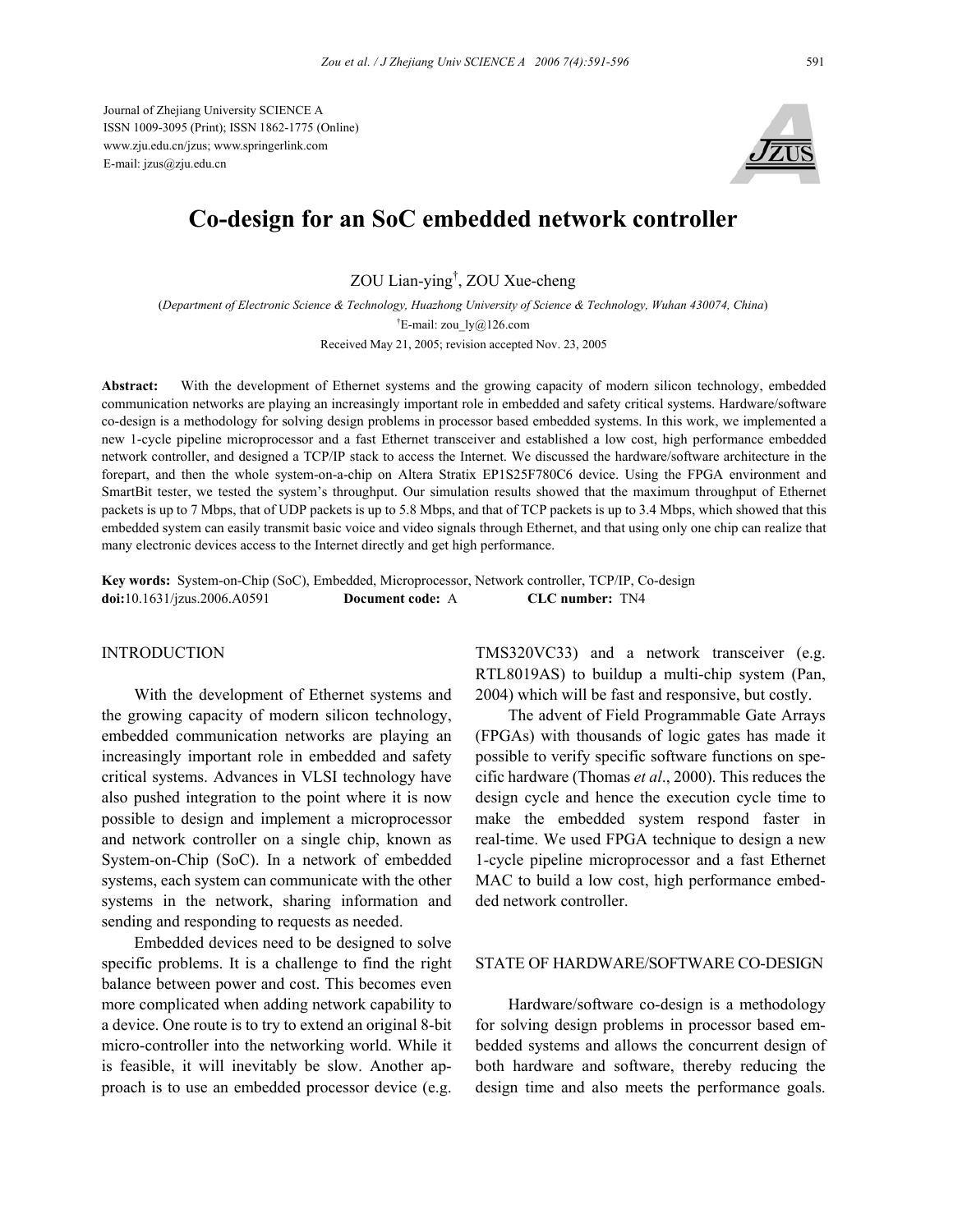Conventional design lengthens the design time and significantly increases the amount of redesign when trade-offs between hardware and software implementations become clear late in the design process. A significant part of the design problem consists of deciding the software and hardware architecture for the system and also the parts that should be implemented in software running on programmable components and which should be implemented in specialized hardware. The flexibility and high density of logic packing in FPGA open new applications for digital circuits and lead to new hardware/software co-design issues.

Attention must be given in embedded systems to co-design techniques that can accelerate software implementation. So the partitioning of the system into hardware and software is of critical importance as it has major impact on the system level cost/performance in embedded systems (de Micheli and Gupta, 1997). For an embedded network controller, the most common procedure is to deal with the Ethernet packet. In order to accelerate the processing procedure of Ethernet MAC, we put it in hardware part. The software mainly deals with TCP/IP packet flow. The calculating procedure of TCP/IP checksum can be implemented more rapidly in hardware circuit than in software code. It also can offload the embedded microprocessor. So we implement TCP/IP checksum arithmetic in special hardware circuit.

The detailed partitioning of the embedded network controller system is described in the following sections. The last section of this paper discusses the FPGA verification of the SoC system.

# HARDWARE ARCHITECTURE

Embedded network controller offers embedded devices to access Internet. The main parts of the hardware architecture are embedded microprocessor and network access controller. A powerful memory control unit is implemented to buildup the chip's expansibility. Fig.1 shows the whole hardware part of this embedded network controller.

## **One-cycle microprocessor core**

8051 is one of the most popular 8-bit microprocessor architecture (Salcic, 1997). Its instruction



**Fig.1 Hardware architecture**

set is so simple to understand, so most embedded system designers like to use it. Many instructions can access I/O pins directly. So the internal MCU core can control peripherals rapidly. On the other hand, users can easily get integrated development environment to get started with their application development.

However, the bottleneck of embedded system is the original 8051 core. Although the crystal oscillator's frequency is up to 40 MHz, one machine cycle still needs 12 clock cycles, and each instruction's execution time needs from 1 machine cycle to 4 machine cycles. It means that running an instruction needs from 12 to 48 clock cycles. So the throughput is limited with 3 MIPS (million instructions per second) even only running one series of NOP instructions.

In order to improve the embedded system's performance, it is necessary to redesign the 8051 core. By analyzing the original 8051-core design, we can find that there is hugely waste in the 12 clock cycles. Most instructions are forced to do nothing in one machine cycle. The DS80C400 is a fast 8051-compatible micro-controller that implements instructions three times faster than an original 8051 at the same crystal speed. Its maximum system-clock frequency of 75 MHz results in minimum instruction cycle time of 54 ns. But in the DS80C400, a machine cycle requires 4 clocks. There is still waste in the 4 clocks. So we present a new high performance 8051 core. We first separate the data bus and address bus, using concurrent processing to control data bus and address bus. Then we split instruction implementation time into two steps: fetch decode step and execute step, which means that we use a two level pipeline to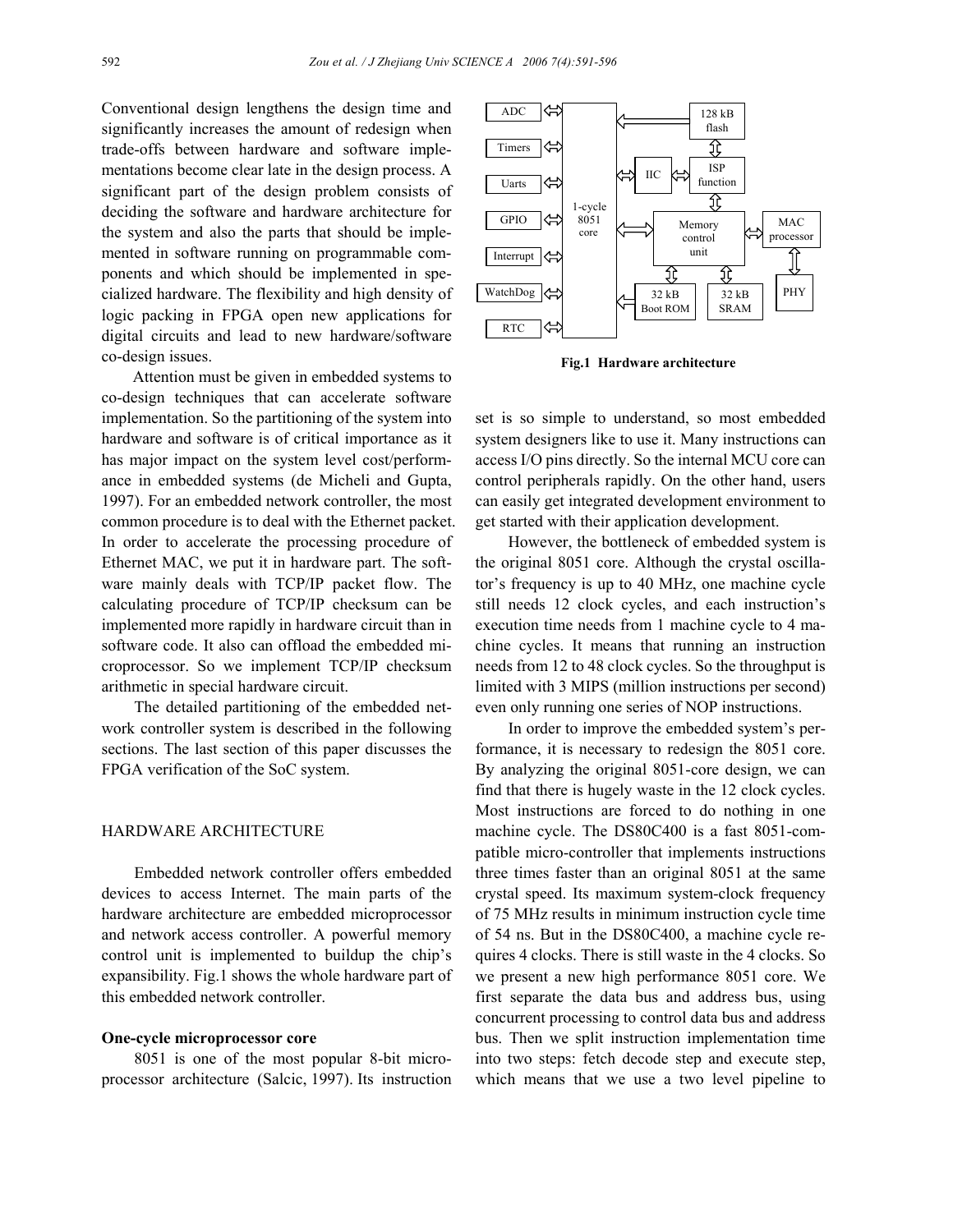implement more instructions in parallel. The fundamental innovation of the high-speed 8051 core is the use of only one clock cycle per instruction cycle compared with 12 for the original 8051. This results in up to ten times improvement in performance.

In addition, the high-speed microprocessor is updated with several new peripherals and features while providing all of the standard features of an 80C32. These include 256 bytes of on-chip RAM for variables and stack, 32 I/O ports, three 16-bit timer/counters, and an on-chip UART.

The 1-cycle high-speed microprocessor studied in a previous section is an 8051-compatible device that provides improved performance and power consumption compared to the original version and retains instruction-set and object-code compatibility with the 8051, yet performs the same operations in fewer clock cycles. Consequently, more throughput is possible for the same crystal speed. The high-speed microprocessor's more efficient design allows faster crystal speed to get high performance than an original 8051, while using much less power.

### **Memory control unit**

The high-speed microprocessor uses a memory-addressing scheme that separates program memory from data memory. The program and data segments can overlap since they are accessed in different ways. Instructions are fetched by the MCU core automatically. So the program addresses are never written by software. The data memory area is accessed explicitly using the MOVX instruction with multiple ways to specify the target address. Memory control unit allows software to dynamically increase program and data memory beyond the 64 kB-limit by using bank-switching techniques.

The program code in an embedded system may be referred to as firmware, which usually means that the code is stored in flash memory or other nonvolatile memory, and tends to be an integral, seldom-changing part of the chip. Users may have the ability to load new firmware into a device, with the new firmware being typically an update or upgrade of the existing code, rather than an entirely different application type. There is therefore a 32 kB ROM that allows the device to act as a bootstrap loader for the internal flash through Ethernet or serial port.

Security is very important for software pro-

grammers. We add a security control circuit for this embedded system. After programmers ensure the firmware in the flash, a special write to the flash's information block will startup the safety circuit. Any illegal read or modify firmware operations will cause mass erase of the flash. However normal update operation will be better supported through ISP mode.

### **Ethernet access control**

The Ethernet control part has high performance and is lightly integrated with the local MCU bus. The controller implements both 10 Mbps and 100 Mbps Ethernet function based on IEEE802.3/IEEE802.3u LAN standard, and can auto-negotiate with the link partners to achieve better link configurations and also provides an extra IEEE802.3u compliant media-independent interface (MII) to support other media applications. Fig.2 shows the details of the Ethernet control.



**Fig.2 Ethernet access architecture**

The Ethernet controller has a local memory to hold packets. Both the packets to be transmitted and the packets received from the network are first buffered in the local memory.

When the host has a packet to send, the host first constructs the packet in its memory, then transfers it byte by byte to the local memory. After the packet is completely transferred from the host's memory to the local memory, the host then issues a command to transmit the packet to the network. To reduce data latency, there is another 8-byte buffer between the local memory and the Ethernet twisted-pair. The DMA controller transfers the packet byte by byte from the local memory to the FIFO. Each byte in the FIFO is then serialized (change from byte to bits), encoded (e.g. change to Manchester encoding), and transmitted to the Ethernet twisted-pair.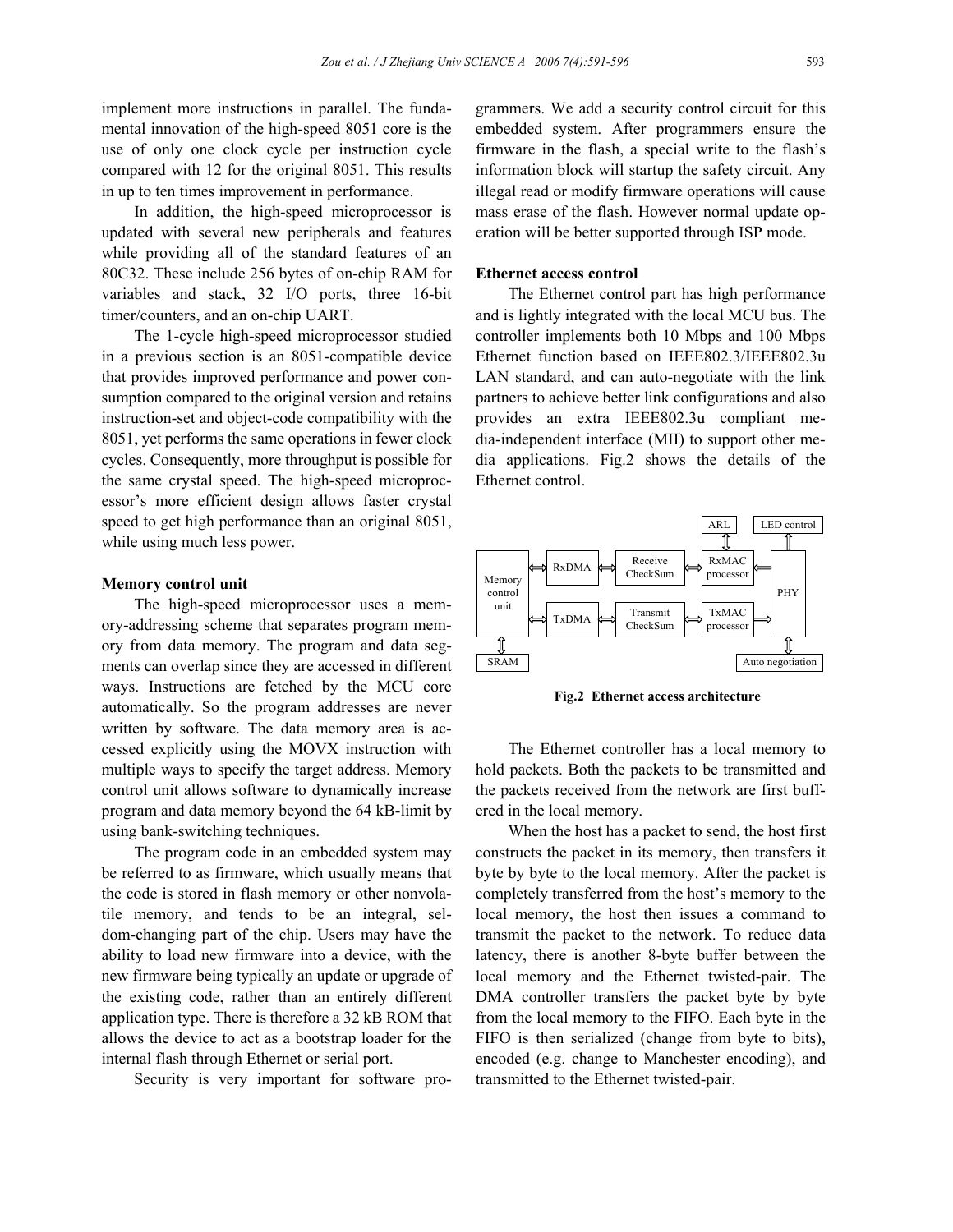When a packet is received from the network, each byte is first decoded, de-serialized, and stored in the FIFO, which can be programmed with a threshold value. When the number of bytes in the FIFO reaches a threshold, the bytes are transferred from the FIFO to the local memory with a local DMA operation. When the complete packet is received in the local memory, the controller informs the host with an interrupt. The driver's Interrupt Service Routine (ISR) then copies the data from the local memory to the host memory.

It is well known that in typical Web-server workloads, a major portion of CPU utilization is attributable to the TCP/IP stack (Bentham, 2002). Much of the TCP overhead is actually attributable to its implementation error handling. So we add TCP/IP checksum to offload the embedded MCU.

# SOFTWARE ARCHITECTURE

This firmware facilitates building "Internet-enabled" devices that communicate with other computers or intelligent devices on the Internet using the TCP/IP protocol stack (Comer and Stevens, 2001). Fig.3 summarizes the implemented protocol stack.

| Application |             |  |                   |             |      |  |            |
|-------------|-------------|--|-------------------|-------------|------|--|------------|
| <b>DNS</b>  | <b>DHCP</b> |  | <b>HTTP</b>       | <b>SMTP</b> | POP3 |  | <b>FTP</b> |
| UDP         |             |  | <b>TCP</b>        |             |      |  |            |
| ARP         |             |  | ΙP<br><b>ICMP</b> |             |      |  |            |
| Ethernet    |             |  |                   | UART        |      |  |            |

**Fig.3 TCP/IP protocol stack**

# **Data memory considerations**

The hardware contains on-chip 32 kB data memory. Use of this limited amount of SRAM must be carefully planned, as one may need to make design trade-offs between the memory requirement and the overall system performance. Fig.4 summarizes the journey of individual packets as they pass through the various protocol layers and buffers.

The minimum data memory requirements for the firmware stack are listed below:

(1) Each socket needs a transmit buffer, the minimum size is 2 kB.

(2) Each socket can have an optional receive

buffer. If it does, the minimum size is 2 kB.

(3) Data link layer buffer: 1.5 kB.

(4) Physical layer buffer: minimum 4 kB for Ethernet receive and 1.5 kB for Ethernet transmit.

Assuming that the application has to support 5 sockets, and that each socket has no receive buffer, the minimum memory requirement is then 10 kB+1.5  $kB+1.5 kB+4 kB=17 kB.$  So 15 kB are left for the application buffer and other program variables.



**Fig.4 Packet flow diagram**

## **Firmware architecture**

The firmware includes two parts: firmware in ROM and firmware in flash. The firmware in ROM implements FTP protocol for updating firmware in flash. The steps are as follows:

- (1) Initialize the Ethernet controller;
- (2) Initialize the serial port;
- (3) Initialize the timer function;
- (4) Implement FTP client function.

The firmware in flash starts up by initializing various data structures and I/O devices. After initialization the firmware enters the main superloop, in which the Ethernet and serial port interfaces are polled constantly for incoming frames. If a frame is received it is passed up the protocol stack for processing. The main super loop also checks for any data queued for transmission, and a physical frame is created and transmitted on the Ethernet or the serial port.

When a physical frame is received over the Ethernet, the firmware checks the "type" field within the Ethernet frame. If the type is ARP, an ARP response is constructed and transmitted across the Ethernet interface. If the type is IP, the firmware searches through the protocol type: ICMP, TCP or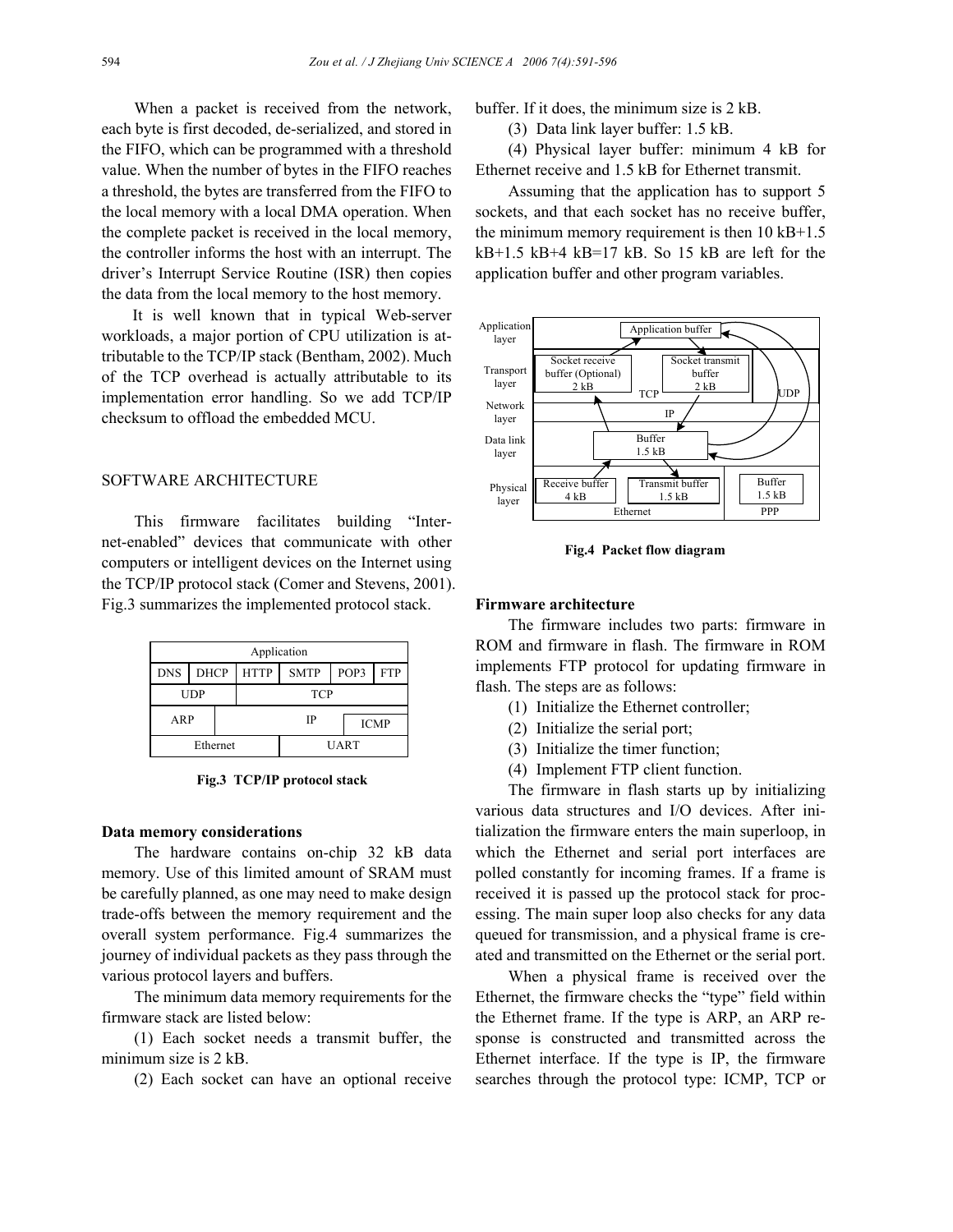UDP. If it is an ICMP echo request, an echo response is generated. If the type is TCP or UDP, the main loop calls the TCP or UDP routines to process the datagram. If there is application level data, TCP or UDP then delivers the data to the application.

## FPGA VERIFICATION AND LAYOUT DESIGN

After completing hardware and software implementation, the whole embedded system can be verified using FPGA techniques. We select Altera Stratix EP1S25F780C6 to verify this network controller. After the top level of hardware RTL code to FPGA top code is first identified, we use Quartus II to create 32 kB ROM and 32 kB RAM to replace the ASIC modules. Then we use Keil to compile the firmware for Boot and create hex file for ROM, and finally use Quartus II to synthesize and create sof file, and FPGA downloads it to the main FPGA chip of EP1S25F780C6 through the JTAG interface. The environment is shown in Fig.5.



**Fig.5 FPGA environment**

A UART debug tool in PC1 can observe the detailed information on the embedded network controller. An FTP server can be installed in PC2. New firmware can be downloaded to internal flash through Ethernet and UART.

Throughput is one of the most important parameters of an Internet device. By connecting the FPGA board to a SmartBit tester, we can test Ethernet packets, UDP packets and TCP packets. Fig.6 shows distinctly that the maximum throughput of Ethernet packets is up to 7 Mbps, that of UDP packets is up to 5.8 Mbps, and that of TCP packets is up to 3.4 Mbps. So this embedded system can be used to facilitate transmission of basic voice and video signals.

After the functions of the hardware/software system were verified, we use 1st Silicon 0.25  $\mu$ m process to make the layout. Fig.7 is the pictorial view



**Fig.6 Throughput performance diagram**

of the last version layout. The whole chip area is 4800  $\mu$ m×4578  $\mu$ m. The digital logic cells are about 10<sup>5</sup> gates. The overall cost of one chip is about one dollar. It is obvious that this single chip is smaller and cheaper than that multi-chip system described in the preceding parts of this section.



**Fig.7 Layout pictorial view**

# **CONCLUSION**

This paper starts with an introduction to methodologies for designing embedded systems, focusing on hardware/software co-design embedded network controller. First, the hardware architecture and key technologies are discussed. We redesigned a new 1-cycle 8051 core, using low cost to implement a high performance MCU. Then, we describe the firmware used for TCP/IP stack. After completing the hardware part and software part design, the whole system on chip